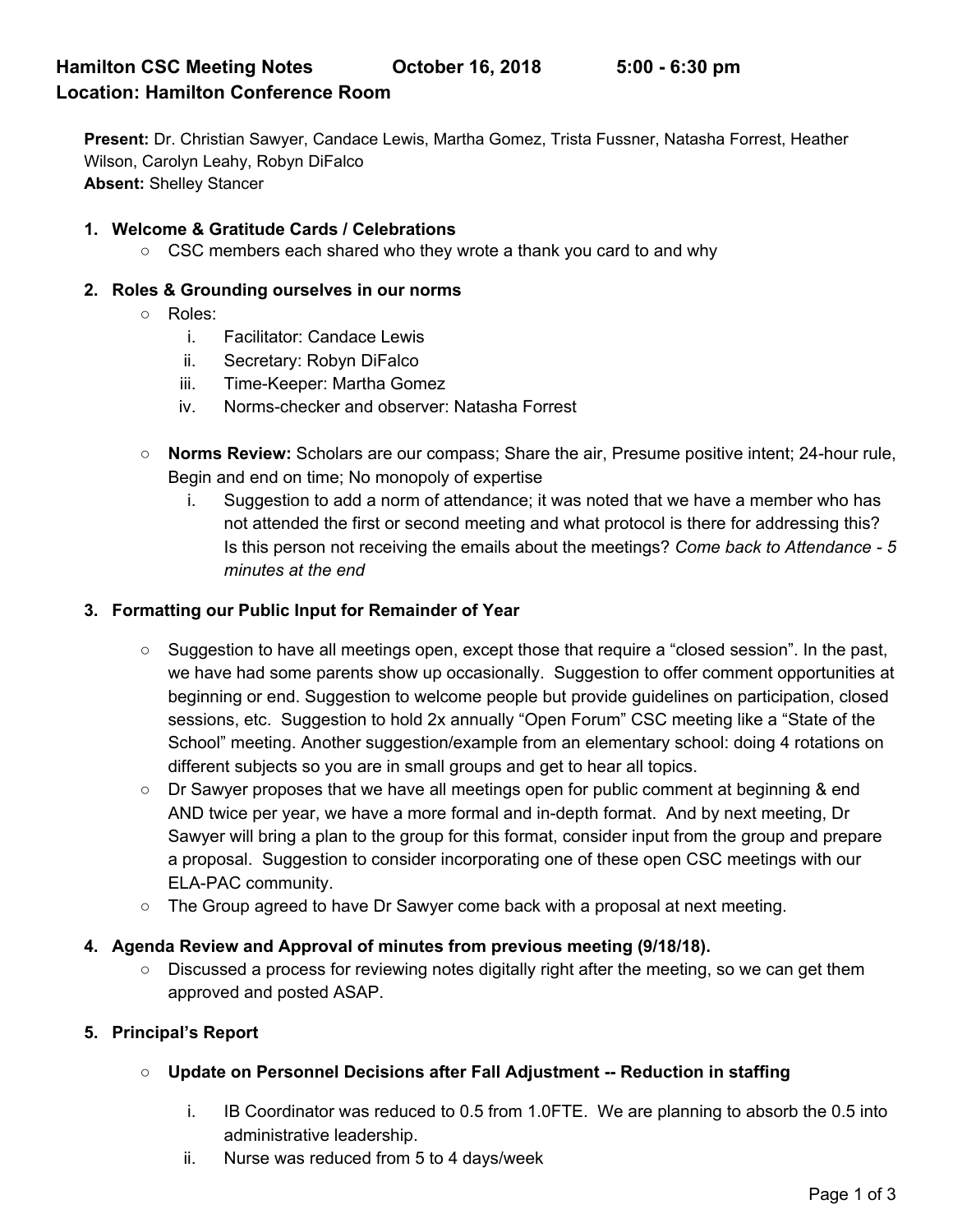- iii. We were granted budget adjustment to hire a 0.5 Mild Moderate Teacher to increase special education staffing. (Grant from the district.)
- iv. We were granted an In-School Intervention Teacher, but this has since fallen through.
- v. 8th Grade Social Studies: Ms. Doyle!
- vi. Drama Long Term Sub: Ms. Hoopman! (The Musical is being run by Ms. Lawhon)
- vii. 8th Grade Science: Very strong candidate found; in the hiring stages
- viii. Special Ed Professionals: Very hard to find but we are searching
- ix. Bookkeeper -- It was noted that from a community perspective, it's a big deal that we have our bookkeeping person available to families during regular hours for paying fees (such as athletic fees, etc.) This is a cost-neutral change, as it reduces the overtime to other office staff. Suggestion that the bookkeeper's hours be posted/communicated to families in the Husky Heads up, on the website, etc.

# **○ School Performance Framework & CMAS Data**

- i. Dr Sawyer passed out copies of the report. There is discussion throughout DPS about this SPF. What can we learn from this data?
- ii. What caused our "areas of progress" from your perspective? (Make sure we're still doing this.)
- iii. What can we do to address the areas that we need to improve? Or, what are we doing this year that you think will help us improve in the targeted areas?

# **iv. SPF Progress Celebrations**

- Hamilton moved up from "orange" (priority school) to "yellow" (approaching expectations)
- Our "Equity/Academic Gaps" indicator remained yellow, when historically the school has been "red"
- Overall, our scholars grew faster in their literacy than their peers in Colorado
- Overall, our ELA students (30% of our kids) grew faster in their English Language than their peers in Colorado.
- Our students "met expectations" in mastering the standards in Science, Math, and English/Language Arts, when compared with our comparable schools in DPS (We are "green" in terms of mastering the standards this area.) Comparing various demographics including poverty, disabilities, students of color, ELA.
- Students "caught up" if they were behind in literacy in their growth
- Attendance improved to "approaching"
- Our parent satisfaction rate improved to "approaching" (We had good results but too few respondents.) This year we're looking to "go digital" because our families have a high-enough connectivity rate that it makes sense.

# **v. SPF Areas to Improve**

- While our Math growth improved, it was still behind the State (MGP  $40 \rightarrow 43$ )
- Our % of students mastering math standards decreased (while still matching comparable schools, it is a concern)
- We must close the gaps among the following areas (some have reduced but not fast enough): Students in poverty, students of color, students with disabilities